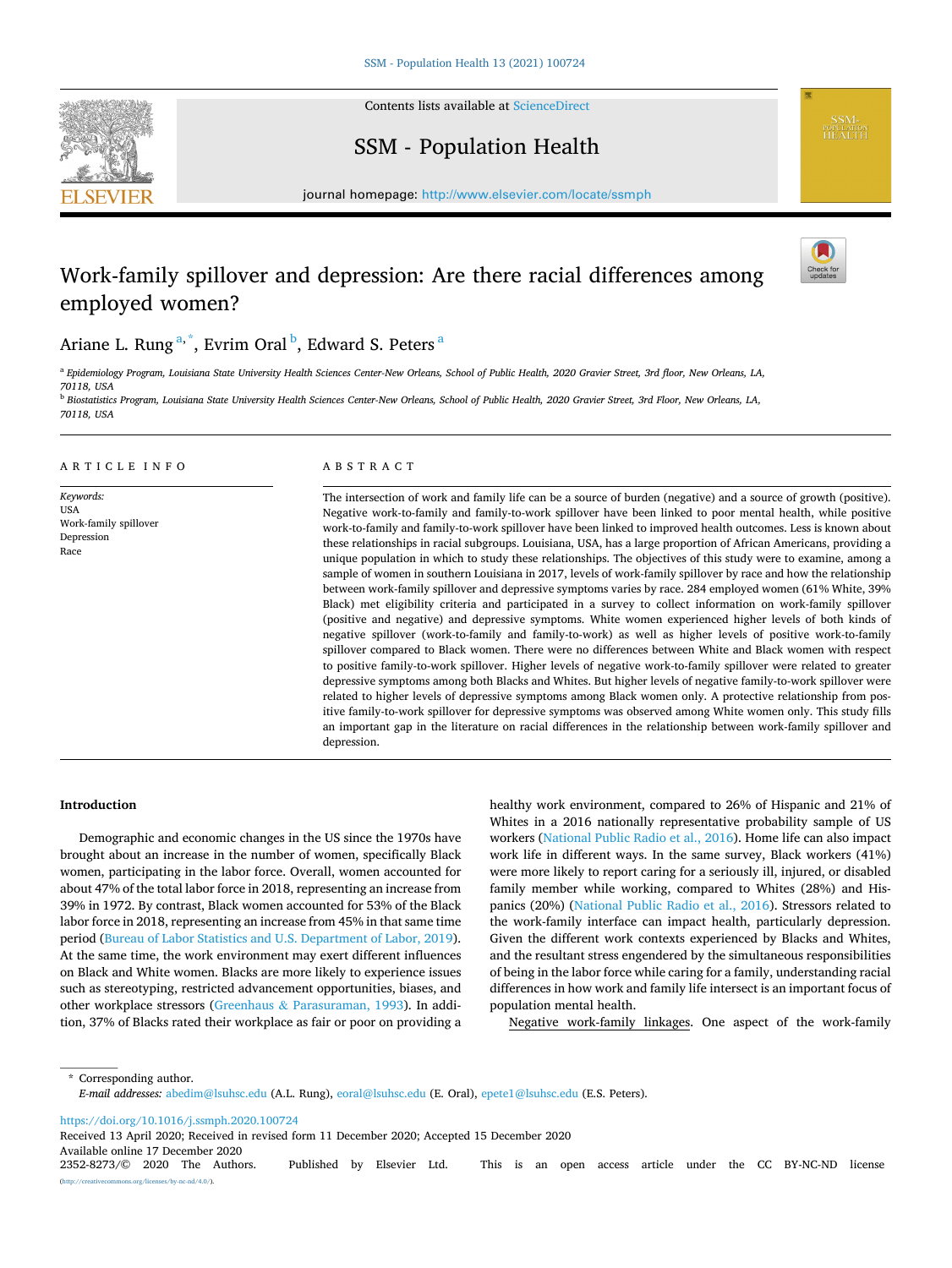interface is work-family conflict, which occurs when role pressures from the work and family domains are mutually incompatible in some respect (Greenhaus & [Beutell, 1985](#page-6-0)). When confronted with these role pressures, an individual will ultimately resolve the conflict, either by attending to the work role pressure or the family role pressure, which results in work-family interference (Grzywacz & [Smith, 2016\)](#page-6-0). This work-family interference is bidirectional in nature, in that it can operate from work to family as well as from family to work ([Allen, 2013](#page-6-0); [Allen](#page-6-0) & [Martin, 2017](#page-6-0)). For example, an employee who stays at work late may miss eating dinner with her children, or an employee who is under significant pressure at work may take it out on her spouse at home. Both of these are examples of work-to-family interference. Family-to-work interference, on the other hand, occurs in the opposite direction, and describes the extent to which a worker's family life influences her work life [\(Crouter, 1984](#page-6-0)). It happens, for example, when an employee with a sick child has to miss work.

Positive work-family linkages. While much of the early research in this area focused on the negative consequences of the work-family interface, more recent work highlights the *benefits* of occupying roles in both the work and family environments (Grzywacz & [Marks, 2000](#page-6-0); Marks & [MacDermid, 1996](#page-6-0)). The benefits are conceptualized with multiple terms, such as positive spillover, facilitation, enhancement, or enrichment [\(McNall et al., 2010](#page-6-0)). Elucidating these distinctions is beyond the scope of this paper; here we will focus just on positive spillover between work and family roles. Positive spillover refers to the ways in which the occupation of one role results in a transfer of benefits to the other role; it, too, is bidirectional in nature [\(McNall et al., 2010](#page-6-0)). For example, positive work-to-family spillover may occur when an employee who participates in team meetings at work believes that joint decision-making will be better for her family; or an employee who learns communication and listening skills at work may generalize these skills to family members at home. Positive family-to-work spillover, on the other hand, may occur when one has a supportive partner at home with whom to talk through difficulties at work, which enables her to better handle her job pressures. Positive spillover is independent of (not just the opposite of) work-family interference, hereinafter referred to as negative spillover, in that it is possible to simultaneously experience high levels of both positive and negative spillover between work and family roles, a high level of one and a low level of the other, or low levels of both (Grzywacz & [Marks, 2000](#page-6-0)). Thus, there are four distinct concepts in the work-family experience: negative work-to-family spillover, negative family-to-work spillover, positive work-to-family spillover, and positive family-to-work spillover.

Work-family environment and mental health. Negative spillover emanates from the scarcity hypothesis, which suggests that the expenditure of energy in one domain depletes the available energy for the other domain ([Goode, 1960](#page-6-0)). This inability to meet competing demands results in strain and psychological distress [\(Goode, 1960; Hammer et al.,](#page-6-0)  [2005\)](#page-6-0). Positive spillover, on the other hand, is rooted in expansion theory, which emphasizes that the advantages of pursuing multiple roles are likely to outweigh the disadvantages ([Marks, 1977\)](#page-6-0). These advantages can result in greater access to resources and an increase in psychological well-being (Allen & [Martin, 2017;](#page-6-0) [Greenhaus](#page-6-0) & Powell, [2006\)](#page-6-0). Both forms of spillover have been shown to have mental health consequences ([Allen, 2013; Allen et al., 2000\)](#page-6-0). For example, reviews of the literature find that negative spillover in both directions is related to higher levels of depression, anxiety, emotional strain, and to lower levels of overall life satisfaction [\(Hammer et al., 2005;](#page-6-0) [Hammer](#page-6-0) & [Zimmerman, 2011](#page-6-0)).

While less research has been conducted on positive compared to negative spillover, positive spillover has been linked to improved mental health (Hammer & [Zimmerman, 2011](#page-6-0)). In fact, positive spillover, or enrichment, tends to have similar effects on mental health compared to negative spillover, but in the opposite direction ([Allen, 2013](#page-6-0)). In a meta-analysis of over 20 studies, a positive relationship between positive spillover (both directions) and a combined measure of physical and mental health was found ([McNall et al., 2010](#page-6-0)). In fact, positive spillover was found to have a stronger impact on depression than negative spillover in a national sample of dual-earner couples with children, ([Hammer et al., 2005\)](#page-6-0).

Work-family environment and race. Diversity in the work-family literature has long been noted as a research need, with the majority of studies published to date focusing on white-collar, professional, and highly educated employees of large organizations (Allen & [Martin,](#page-6-0)  [2017\)](#page-6-0). However, the intersection between work and family life may also be very different for White and Black women. Little is known about the ways in which different ethnic groups are affected by the strains associated with the conflicting demands of work and family ([Roehling et al.,](#page-6-0)  [2005\)](#page-6-0) The contexts in which different racial groups work could lead to differences in levels of spillover, whether work-to-family or family-to-work, or positive or negative. However, despite calls for more research ([Allen et al., 2000\)](#page-6-0), relatively few studies have explicitly examined racial differences in spillover. Those that have been conducted have found few differences in negative spillover between Whites and non-Whites ([Frone et al., 1992;](#page-6-0) [Nomaguchi, 2009;](#page-6-0) [Rice et al., 1992](#page-6-0)), although one study found that Blacks had lower levels of negative spillover in both directions and higher levels of positive family-to-work spillover ([Grzywacz et al., 2002\)](#page-6-0). Most of these analyses, however, tended to be hampered by low numbers of non-White participants ([Grzywacz et al., 2002](#page-6-0); [Nomaguchi, 2009;](#page-6-0) [Rice et al., 1992](#page-6-0)).

Depression and race. In general, the mental health literature shows that while non-White groups have either lower or equivalent rates of mental disorders compared to Whites, their psychological symptoms tend to be more severe and of longer duration ([American Psychiatric](#page-6-0)  [Association et al., 2017](#page-6-0)). Possible explanations for these disparities within minority communities include less access to treatment, poorer quality of care, lower rates of health insurance, and higher levels of stigma, racism or discrimination, as well as a lack of cultural understanding by health care providers [\(American Psychiatric Association](#page-6-0)  [et al., 2017](#page-6-0); [Bailey et al., 2019](#page-6-0)). Racial and ethnic minorities thus tend to bear a greater burden from unmet mental health needs and experience a greater loss to their overall health and productivity ([U.S. Department of](#page-7-0)  [Health and Human Services, 2001\)](#page-7-0). Racial differences that impact mental health and/or the work-family environment may result in disparities in the relationship between work-family spillover and depression.

In southern Louisiana, about 38% of residents are Black ([United](#page-7-0)  [States Census Bureau and American Community Survey, 2019\)](#page-7-0), thus providing a unique population in which to study these relationships among racial subgroups. Women, the focus of this study, represent an influential yet vulnerable and understudied population. They are often central to decision-making processes within households, particularly with respect to health, support, diet, and caregiving. This study attempts to fill the gap in research on racial disparities in health by examining, among a sample of women residing in southern Louisiana, 1) levels of work-family spillover by race, and 2) how the relationship between work-family spillover and depressive symptoms varies by race.

## **Methods**

## *Participants*

The data for this study are from a sample of participants from the Women and Their Children's Health (WaTCH) study, originally designed to investigate the physical and mental health effects of the Deepwater Horizon Oil Spill in Louisiana. WaTCH participants were initially recruited using a sampling frame of valid addresses with phone numbers in the 7-parish region of Southern Louisiana. Proportional representation relative to the 2010 census was sought across all census tracts in the region. The distribution of characteristics such as race and employment in the original WaTCH cohort matched characteristics of the overall region as well as the of state ([Peters et al., 2017](#page-6-0); [U.S. Census Bureau,](#page-7-0)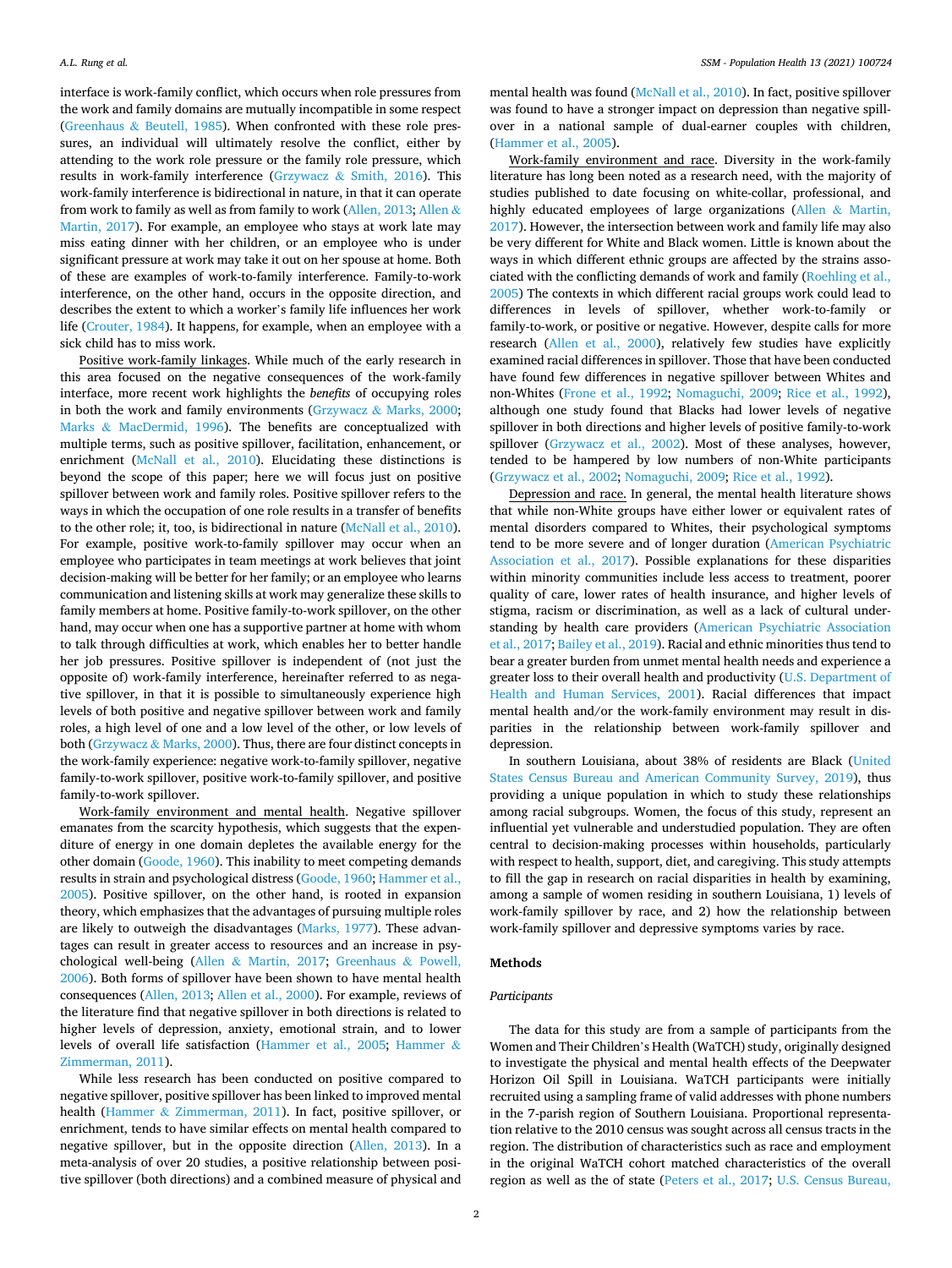$2017$ ). Women in the original cohort (n = 2852) were followed over two waves of data collection (2012–2016) and were 18–80 years old at baseline ([Peters et al., 2017\)](#page-6-0) During summer 2017, 1376 adult WaTCH participants who provided valid email addresses were invited to participate in a pilot study about stress among women. 526 women consented and completed a survey on work-family spillover, health conditions, and health behaviors. Among these, 350 women met eligibility criteria of being currently employed, either full-time or part-time. 41 participants were subsequently removed for missing values on depressive symptoms, income, or race variables, as were 25 respondents who were neither White nor Black, resulting in a final sample size of  $N =$ 284. This sample was fairly representative of the overall community from which they were drawn [\(U.S. Census Bureau, 2017](#page-7-0)). The study was approved by the Louisiana State University Health Sciences Center-New Orleans Institutional Review Board.

## *Procedure*

Study participants were recruited through email invitation, consented online, and administered an online survey via REDCap (Research Electronic Data Capture) ([Harris et al., 2009\)](#page-6-0) hosted at the Epidemiology Data Center at the LSUHSC SPH. Periodic automated reminders were sent every 4 days until the consent form and survey were completed, or up to 3 times. Participants were given \$10 upon completion of the survey.

## *Measures*

#### *Outcome*

Depressive symptoms were measured at the time of the survey with the Center for Epidemiologic Studies Depression Scale-10 (CESD-10) ([Andresen et al., 1994\)](#page-6-0). Respondents self-rated the frequency that symptoms occurred during the past week on a 4-point scale ranging from none of the time (0) to most of the time (3). Item scores were summed after reverse coding positive mood items (range 0–30). Total scores were dichotomized as  $\langle 10 \text{ or } \rangle 210$ , where  $\langle 210 \text{ was indicative of depressive} \rangle$ symptoms ([Andresen et al., 1994](#page-6-0)).

#### *Exposures*

Work-family spillover was assessed using self-report scales developed by researchers from the National Survey of Midlife Development in the United States (MIDUS) (Grzywacz & [Marks, 2000](#page-6-0)). Four distinct dimensions of work-family spillover are represented. Negative work-to-family spillover comprised 4 items (e.g., "Your job reduces the effort you can give to activities at home; "); positive work-to-family spillover comprised 3 items (e.g., "The things you do at work help you deal with personal and practical issues at home; "); negative family-to-work spillover comprised 4 items (e.g., "Responsibilities at home reduce the effort you can devote to your job; "); and positive family-to-work spillover comprised 3 items (e.g., "Talking with someone at home helps you deal with problems at work"). Responses for each item ranged from 1 (never) to 5 (all the time) in the past year such that higher responses reflected greater levels of spillover. Grouping of items by dimension was confirmed via Principal Components Analysis and corresponded with groupings used by the developers of the original instrument (Grzywacz & [Marks, 2000\)](#page-6-0). Final scores represent means of the items in each domain, with missing values ignored.

#### *Effect modifier*

Race was self-reported as either White or Black during the first wave of WaTCH data collection and linked to participants' current survey responses. Respondents who self-reported as neither White nor Black were excluded from this analysis.

## *Other covariates*

Age at time of survey, household income over the past year, current

marital status, full- or part-time employment status, and number of minor children living in the household were self-reported. Education level was self-reported during the first wave of WaTCH data collection and linked to participants' current survey responses.

## *Analysis*

Descriptive statistics were calculated for all measures first for the overall sample and then stratified by race. Comparisons by race were performed using t-tests for continuous variables or chi square tests for categorical variables. A crude modified Poisson regression model with robust variance [\(Zou, 2004\)](#page-7-0) was used to calculate Relative Risks (RR) and to test whether the four exposure variables interacted with race. We then added in covariates based on a review of the literature and the creation of a directed acyclic graph (DAG) [\(Greenland et al., 1999](#page-6-0)) using Dagitty [\(Textor et al., 2016](#page-7-0)). The minimal sufficient adjustment set included the covariates age, household income, education, and marital status. This final model was then stratified by race. We assessed all associations between the four work-family spillover variables and depressive symptoms by calculating relative risks (RRs) with their 95% confidence intervals (CIs) using separate modified Poisson regression models with robust variances. All statistical tests were carried out using SAS 9.4 (SAS Institute, Inc.) at Type 1 error level 0.05.

### **Results**

[Table 1](#page-3-0) shows the demographic characteristics of the sample stratified by race. Of the 284 women participants, almost half were college graduates and 84% were working full time. Average age was 46 years (SD 9.5), and the average number of children living in the household was 1.06 (SD 1.1). Demographic differences between the two racial groups were found only for household income and marital status, with Whites reporting higher income (69% of Whites had an income over \$50,000/year vs. 34% of Blacks, p *<* .0001) and being more likely to be married or live with a partner than Blacks (79% vs. 39%, p *<* .0001). 43% of participants scored above the cut-off for depressive symptoms; this did not vary by race.

[Table 2](#page-3-0) shows the means and standard deviations for each of the work-family spillover scales by race. Whites experienced higher levels of negative work-to-family spillover (3.0, SD 0.9) compared to Blacks (2.7, SD 1.0). Blacks had lower levels of positive work-to-family spillover (2.3, SD 0.7) compared to Whites (2.6, SD 0.8). Blacks also had lower negative family-to-work spillover (2.0, SD 0.7) compared to Whites (2.4, SD 0.7). No differences between the racial groups was observed for positive family-to-work spillover.

We tested for interaction effects between race and each of the four spillover variables using a crude model predicting depressive symptoms. There was a positive interaction between negative family-to-work spillover and race (RR 1.63, 95% CI 1.12–2.36,  $p = .0107$ ) and a weak positive interaction between positive family-to-work spillover and race (RR 1.29, 95% CI 0.98–1.68,  $p = .0647$ ) (data not shown). [Table 3](#page-3-0) shows the results of the same model, adjusted for covariates, predicting depressive symptoms. We again observed a positive interaction between negative family-to-work spillover and depressive symptoms with race (RR 1.56, 95% CI 1.07–2.27) and a weak positive interaction effect between positive family-to-work spillover and race (RR 1.30, 95% CI 0.99–1.71).

We thus present the models stratified by race in [Table 4](#page-3-0). Negative work-to-family spillover is related to more depressive symptoms among both Whites and Blacks (Whites: RR 1.58, 95% CI 1.30–1.91; Blacks: RR 1.29, 95% CI 1.03–1.61), while positive work-to-family spillover is unrelated to depressive symptoms in either Whites or Blacks. We begin to see racial differences, however, with family-to-work spillover. Negative family-to-work spillover is unrelated to depressive symptoms among Whites (RR 1.19, 95% CI 0.93–1.54), but there is a relationship among Blacks (RR 1.71, 95% CI 1.25–2.35). Conversely, there is a protective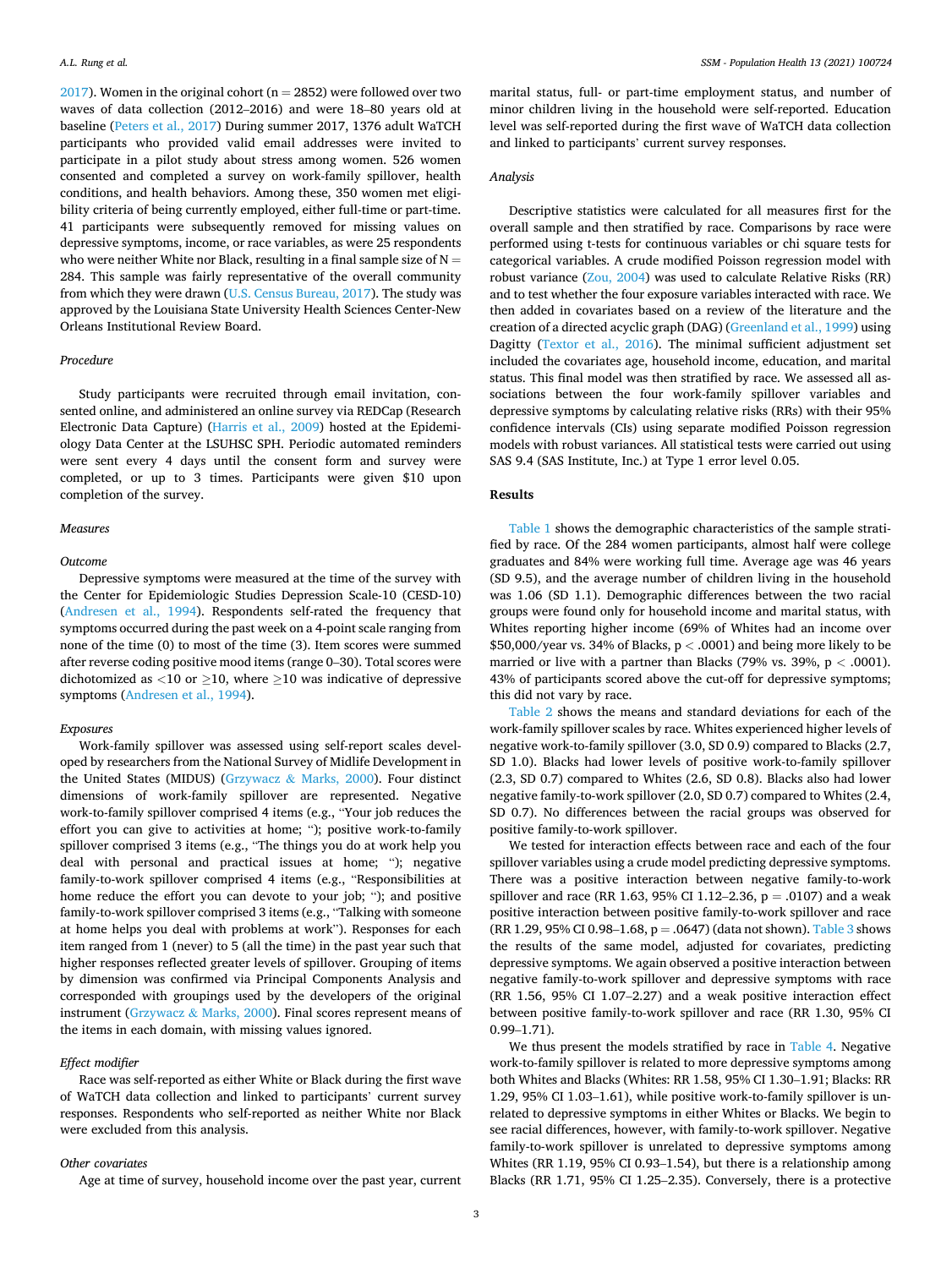#### <span id="page-3-0"></span>**Table 1**

Demographic characteristics and depressive symptoms of sample by race, Louisiana, 2017.

|                                                                            | Total $(N = 284)$ |       | White $(N =$<br>174) |       | Black $(N =$<br>110) |       |             |  |
|----------------------------------------------------------------------------|-------------------|-------|----------------------|-------|----------------------|-------|-------------|--|
|                                                                            | n                 | $\%$  | n                    | $\%$  | n                    | $\%$  | p-<br>value |  |
| Education<br>High school<br>graduate or<br>less                            | 148               | 52.11 | 85                   | 48.85 | 63                   | 57.27 | 0.1663      |  |
| College or<br>more                                                         | 136               | 47.89 | 89                   | 51.15 | 47                   | 42.73 |             |  |
| Household<br>Income for                                                    |                   |       |                      |       |                      |       | < .0001     |  |
| past year<br>$\leq$ \$50,000/                                              | 127               | 44.72 | 54                   | 31.03 | 73                   | 66.36 |             |  |
| year<br>$>$ \$50,000/yr                                                    | 157               | 55.28 | 120                  | 68.97 | 37                   | 33.64 |             |  |
| <b>Marital status</b><br>Married or<br>living w/                           | 180               | 63.38 | 137                  | 78.74 | 43                   | 39.09 | < .0001     |  |
| partner<br>Widowed,<br>divorced,<br>separated,<br>never<br>married         | 104               | 36.62 | 37                   | 21.26 | 67                   | 60.91 |             |  |
| Work status<br>Currently<br>working in<br>at least one<br>FULL time<br>job | 239               | 84.15 | 148                  | 85.06 | 91                   | 82.73 | 0.6004      |  |
| Currently<br>working in<br>at least one<br>PART time<br>job                | 45                | 15.85 | 26                   | 14.94 | 19                   | 17.27 |             |  |
| Depressive<br>symptoms                                                     |                   |       |                      |       |                      |       | 0.9737      |  |
| No depressive<br>symptoms<br>$(CESD-10<$                                   | 163               | 57.39 | 100                  | 57.47 | 63                   | 57.27 |             |  |
| 10)<br>Presence of<br>depressive<br>symptoms<br>$(CESD-10 \geq$<br>10)     | 121               | 42.61 | 74                   | 42.53 | 47                   | 42.73 |             |  |
| Age, years                                                                 | 45.62             | 9.50  | 46.12                | 9.14  | 44.84                | 10.05 | 0.2677      |  |
| (mean, SD)<br>No. of children<br>$<$ 18 yrs in<br>household                | 1.06              | 1.12  | 1.15                 | 1.18  | 0.93                 | 1.02  | 0.1045      |  |
| Perceived<br>stress                                                        | 5.89              | 3.21  | 6.14                 | 3.21  | 5.51                 | 3.19  | 0.1076      |  |
| Missing data: perceived stress $(n = 2)$                                   |                   |       |                      |       |                      |       |             |  |

relationship between positive family-to-work spillover and depressive symptoms among Whites (RR 0.74, 95% CI 0.60–0.90), but no relationship among Blacks (RR 0.92, 95% CI 0.77–1.09).

#### **Discussion**

The objectives of this study were to compare work-family spillover across racial groups and to examine how the relationship between workfamily spillover and depressive symptoms varied by race in a sample of

## **Table 2**  Work-family spillover by Race, Louisiana, 2017.

|                                                                                | Total $(N =$<br>284) |           | White $(N =$<br>174) |           | Black $(N =$<br>110) |           |                            |
|--------------------------------------------------------------------------------|----------------------|-----------|----------------------|-----------|----------------------|-----------|----------------------------|
|                                                                                | mean                 | <b>SD</b> | mean                 | <b>SD</b> | mean                 | <b>SD</b> | $p-$<br>value <sup>a</sup> |
| Negative work-to-<br>family spillover<br>Positive work-to-<br>family spillover | 2.85                 | 0.94      | 2.97                 | 0.90      | 2.65                 | 0.97      | 0.0046                     |
|                                                                                | 2.50                 | 0.79      | 2.63                 | 0.80      | 2.30                 | 0.74      | 0.0006                     |
| Negative family-to-<br>work spillover                                          | 2.27                 | 0.71      | 2.42                 | 0.68      | 2.04                 | 0.69      | < 0.001                    |
| Positive family-to-<br>work spillover                                          | 3.27                 | 0.93      | 3.34                 | 0.80      | 3.17                 | 1.10      | 0.1606                     |

<sup>a</sup> P-values indicate differences between Whites and Blacks.

## **Table 3**

Adjusted model predicting depressive symptoms, Louisiana, 2017,  $N = 284$ .

|                                                        | RR   | 95% CI |      | p-value |
|--------------------------------------------------------|------|--------|------|---------|
| Negative work-to-family spillover                      | 1.56 | 1.29   | 1.88 | < .0001 |
| Positive work-to-family spillover                      | 0.88 | 0.71   | 1.11 | 0.2814  |
| Negative family-to-work spillover                      | 1.16 | 0.91   | 1.48 | 0.2334  |
| Positive family-to-work spillover                      | 0.72 | 0.59   | 0.88 | 0.0015  |
| Race (Black vs. White)                                 | 0.35 | 0.08   | 1.57 | 0.1711  |
| Negative work-to-family spillover x Race               | 0.87 | 0.65   | 1.17 | 0.3530  |
| Positive work-to-family spillover x Race               | 0.85 | 0.57   | 1.28 | 0.4360  |
| Negative family-to-work spillover x Race               | 1.56 | 1.07   | 2.27 | 0.0222  |
| Positive family-to-work spillover x Race               | 1.30 | 0.99   | 1.71 | 0.0558  |
| Marital status (not married vs. married)               | 1.01 | 0.74   | 1.37 | 0.9562  |
| Education (high school or less vs. college or<br>more) | 0.99 | 0.75   | 1.29 | 0.9167  |
| HH Income ( $>$ \$50 K/yr vs $<$ \$50 K/yr)            | 0.73 | 0.53   | 1.00 | 0.0527  |
| Age ( $> 46.9$ yrs vs $< 46.9$ yrs)                    | 0.89 | 0.68   | 1.18 | 0.4234  |

## **Table 4**

Adjusted models predicting depressive symptoms, stratified by race, Louisiana, 2017.

|                                                        | $_{RR}$ | 95% CI |      | p-value |  |
|--------------------------------------------------------|---------|--------|------|---------|--|
| Whites $(n = 174)$                                     |         |        |      |         |  |
| Negative work-to-family spillover                      | 1.58    | 1.30   | 1.91 | < .0001 |  |
| Positive work-to-family spillover                      | 0.88    | 0.70   | 1.11 | 0.2917  |  |
| Negative family-to-work spillover                      | 1.19    | 0.93   | 1.54 | 0.1678  |  |
| Positive family-to-work spillover                      | 0.74    | 0.60   | 0.90 | 0.0029  |  |
| Marital status (not married vs. married)               | 0.96    | 0.65   | 1.39 | 0.8138  |  |
| Education (high school or less vs. college or<br>more) | 1.00    | 0.71   | 1.42 | 0.9810  |  |
| HH Income (>\$50 K/yr vs $\le$ \$50 K/yr)              | 0.70    | 0.49   | 1.00 | 0.0474  |  |
| Age ( $\geq$ 46.9 yrs vs < 46.9 yrs)                   | 1.12    | 0.80   | 1.56 | 0.5109  |  |
| Blacks $(n = 110)$                                     |         |        |      |         |  |
| Negative work-to-family spillover                      | 1.29    | 1.03   | 1.61 | 0.0243  |  |
| Positive work-to-family spillover                      | 0.76    | 0.56   | 1.02 | 0.0698  |  |
| Negative family-to-work spillover                      | 1.71    | 1.25   | 2.35 | 0.0009  |  |
| Positive family-to-work spillover                      | 0.92    | 0.77   | 1.09 | 0.3218  |  |
| Marital status (not married vs. married)               | 1.09    | 0.62   | 1.92 | 0.7545  |  |
| Education (high school or less vs. college or<br>more) | 0.95    | 0.62   | 1.44 | 0.7957  |  |
| HH Income (>\$50 K/yr vs $\le$ \$50 K/yr)              | 0.94    | 0.50   | 1.77 | 0.8533  |  |
| Age ( $> 46.9$ yrs vs $< 46.9$ yrs)                    | 0.55    | 0.32   | 0.94 | 0.0280  |  |

women residing in southern Louisiana. For the first objective, we found in this sample that **White women experienced higher levels of both kinds of negative spillover (work-to-family and family-to-work) as well as higher levels of positive work-to-family spillover compared to Black women**. There were no differences between White and Black women with respect to positive family-to-work spillover.

For the second objective, we were interested in how the impact of spillover levels on depressive symptoms varied by race. We found that higher levels of negative work-to-family spillover were related to more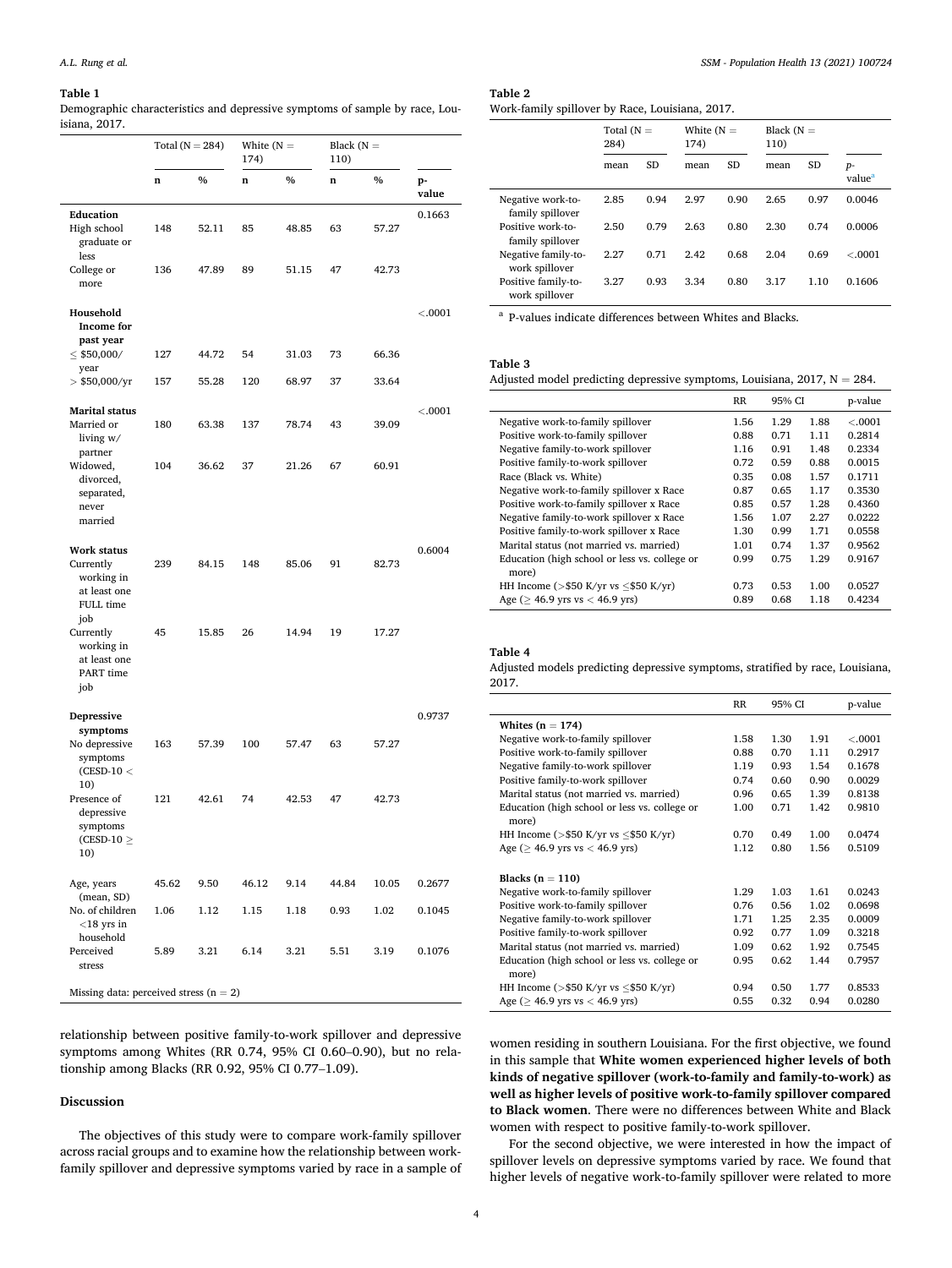depressive symptoms among both Blacks and Whites. But **higher levels of negative family-to-work spillover were related to higher levels of depressive symptoms among Black women only**. **A protective relationship from positive family-to-work spillover for depressive symptoms was found among White women only**. **The protective relationship between positive work-to-family spillover and depressive symptoms was slightly stronger for Black women, while there was no protective relationship in White women**.

## *Race and work-to-family spillover*

Negative work-to-family spillover may be experienced differently by different racial subgroups, yet examination of these differences has received less attention in the field. The present study of women, of whom 39% were African American, found **higher levels of negative work-to-family spillover among Whites compared to Blacks**. These results are consistent with the relatively small number of studies that have reported results with respect to race. National samples of married employees have found that Whites have higher levels of negative workto-family spillover than Blacks, with the proportion of Black participants in these samples ranging from 9 to 10% [\(Grzywacz et al., 2002](#page-6-0); [Roehling](#page-6-0)  [et al., 2005\)](#page-6-0).

The main antecedents of negative work-to-family spillover are job stressors [\(Frone et al., 1992,](#page-6-0) [1997b](#page-6-0); Grzywacz & [Marks, 2000](#page-6-0)), which include characteristics such as pressure at work, work dissatisfaction, work overload, more hours spent at work, lack of supervisor and co-worker support, and lack of autonomy. The stress process theory suggests that racial/ethnic minorities experience higher levels of exposure to stressors [\(Pearlin, 1999](#page-6-0)), including those experienced at work (Greenhaus & [Parasuraman, 1993](#page-6-0)), which would lead us to expect that Blacks will experience higher levels of negative work-to-family spillover than Whites. Yet we found the opposite in this study. An alternative theory proposes that workers in high-status occupations (i.e., executives, professionals, and managers), due to their greater job demands, experience higher levels of negative work-to-family spillover than do their peers in lower status occupations ([Schieman et al., 2009\)](#page-6-0). A 2005 survey of U.S. workers showed that higher levels of negative work-to-family spillover among Whites relative to Blacks were related to professional occupations traditionally associated with more demands and longer hours ([Schieman et al., 2009](#page-6-0)). It is possible that White women in the present study were more likely to be employed in such high-status occupations, thus explaining some of the Black/White differences in negative work-to-family spillover.

Positive work-to-family spillover. **Levels of positive work-tofamily spillover were higher among White women than Black women in the present study**. Our findings are consistent with an analysis of a national sample of workers in the 1995 MIDUS study (Grzywacz & [Marks, 2000](#page-6-0)) ( $N = 948$  women, 13% of whom were Black) that found that Black women reported lower levels of positive work-to-family spillover than Whites. The theory of high-status occupations ([Schieman et al., 2009](#page-6-0)) may again help to explain some of the differences in positive work-to-family spillover found in the present study. Though high status jobs may comprise more work-related demands, they may also result in more work-related resources, or aspects of the job that may stimulate personal growth and development [\(Bakker](#page-6-0)  & [Guerts, 2004](#page-6-0)). These may include things like schedule control, control over the pace of work, job authority, job autonomy, decision-making latitude, job skill, and personal earnings [\(Schieman et al., 2009\)](#page-6-0). Such personal growth and development might result in positive work-to-family spillover. If White women in the present study were more likely than Black women to hold such high-status jobs, this might also explain some of the racial differences in positive work-to-family spillover.

## *Race and family-to-work spillover*

Negative family-to-work spillover. The direction of spillover from family to work is less studied than the direction from work to family, but family stressors and resources have been identified as important antecedents of spillover in the family to work direction [\(Frone et al, 1992](#page-6-0), [1997b\)](#page-6-0). Family stressors include marital status, having a child, child misbehavior, family distress, and marital and family support. In the present study, **higher levels of negative family-to-work spillover were found among White women compared to Black women**. This differs from Frone's study of Erie County, New York, married workers, which found no differences between Whites and non-Whites in negative family-to-work spillover ([Frone et al., 1992\)](#page-6-0). However, our results are consistent with those of the 1995 MIDUS study, which found that Black women reported less negative family-to-work spillover than Whites (Grzywacz & [Marks, 2000\)](#page-6-0).

Black-White differences in antecedent family stressors may explain the observed Black-White differences in negative family-to-work spillover found in the present study. Stronger social and family ties in the Black community may engender more assistance in the form of childcare and other support to employed Black women than to employed White women (Benin & [Keith, 1995](#page-6-0)), which could explain why negative family-to-work spillover is less likely among Black women. Another possible explanation is the more egalitarian gender-role attitudes among Blacks compared to Whites; Black men tend to be less critical of maternal employment and to participate in a greater proportion of household chores than White men [\(Roehling et al., 2005](#page-6-0)). Finally, Black women have been in the workforce for much longer than White women, starting with slavery and continuing through to modern times when there have been limited economic opportunities for Black men, conditions which led to the paid employment of Black women. This cumulative experience may have provided them with sufficient time to work out some of the challenges attributable to negative family-to-work spillover [\(Roehling](#page-6-0)  [et al., 2005\)](#page-6-0).

Positive family-to-work spillover. In the present study, **no differences between White and Black women with respect to positive family-to-work spillover were observed**. This is consistent with results reported in the MIDUS study, which also found no significant differences in positive family-to-work spillover between Whites and Blacks (Grzywacz & [Marks, 2000\)](#page-6-0), but contrasts with another analysis of MIDUS data in which Blacks experienced higher levels of positive family-to-work spillover compared to Whites ([Grzywacz et al., 2002](#page-6-0)). No other studies examined positive family-to-work spillover by race. More research in the area of family-to-work spillover would help to clarify some of these mixed findings.

## *Race and the impact of spillover on depression*

The second objective of the study was to examine how the relationship between work-family spillover and depressive symptoms varies by race. No racial differences were observed for an association between negative work-to-family spillover and depression. Positive work-tofamily spillover was weakly protective for depression among Black women only. Negative family-to-work spillover was related to increased depressive symptoms for Black women only. Finally, positive family-towork spillover was protective for depressive symptoms among White women only.

There is a wide literature about the effects of spillover on depression, but very little that explores those effects by race. For example, the impact of negative work-to-family spillover on increased depression has been reported in several studies (du Prel & [Peter, 2015](#page-6-0); [Franche et al.,](#page-6-0)  [2006; Frone et al., 1996](#page-6-0); Grzywacz & [Bass, 2003](#page-6-0); [Hammer et al., 2005](#page-6-0); [Okechukwu et al., 2012; Peter et al., 2016](#page-6-0); [Stephens et al., 1997](#page-6-0); [Wang](#page-7-0)  [et al., 2012](#page-7-0)), only one of which examined effects by race. That study, in Erie County, New York, found no differences between Blacks and non-Blacks [\(Frone et al., 1992](#page-6-0)), consistent with the present study.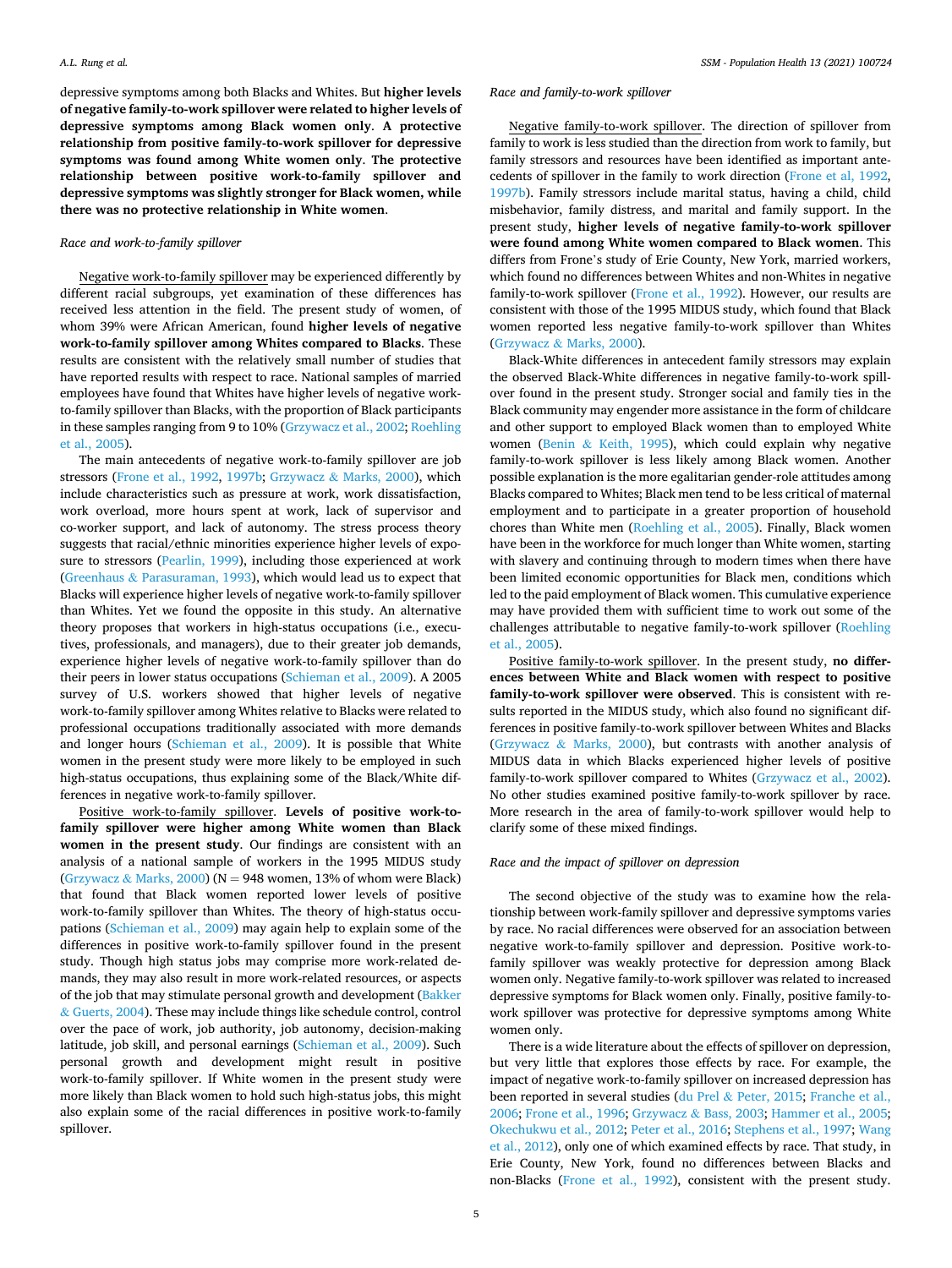However, that study took place 25 years prior to the present one and in a very different region of the country. A meta-analytic review provides support for a positive relationship between work-to-family enrichment (encompassing positive spillover, enhancement, and facilitation, terms which are often used interchangeably) and a combined construct of better physical and mental health [\(McNall et al., 2010](#page-6-0)), but did not examine results by race. Similarly, the association between negative family-to-work spillover and depression is fairly well established overall ([Frone et al., 1996](#page-6-0), [1997a](#page-6-0); Grzywacz & [Bass, 2003; Hammer et al., 2005](#page-6-0); [Okechukwu et al., 2012](#page-6-0); [Stephens et al., 1997](#page-6-0)), but only a single older study examined associations by race ([Frone et al., 1992](#page-6-0)). This single study found no racial differences in the negative family-to-work and depression relationship, contrary to findings in the present study. Again, comparability may be limited due to the discrepant time periods and geographic locations. Finally, protective relationships between positive family-to-work spillover and depression were identified in national cross-sectional studies of workers [\(Franche et al., 2006](#page-6-0); [Grzywacz](#page-6-0) & [Bass, 2003](#page-6-0); [Hammer et al., 2005\)](#page-6-0), but these samples also lacked diversity and did not explore associations by race. In short, the complexities of race in this literature have been largely ignored.

The existence of unmeasured common causes of both the exposure (spillover) and the outcome (depression) may provide some explanation for the racial differences found in the present study with respect to spillover and depression. In the case of spillover in the work-to-family direction, there may be unmeasured factors related to the job environment, and in the case of spillover in the family-to-work direction, there may be unmeasured factors related to the home environment. Some of these factors may also be related to depression, and thus could confound the spillover-depression relationship, particularly if they were associated with race as well. Such antecedent factors consist of work- or homegenerated resources in five categories: skills and perspectives, psychological and physical resources, social capital resources, flexibility, and material resources (Greenhaus & [Powell, 2006\)](#page-6-0). If, for example, jobs that promote self-esteem or social support, characteristics which have been clearly associated with depression (Gariépy et al., 2016; [Sowislo](#page-6-0)  $\&$ [Orth, 2013\)](#page-6-0), also tend to be held by Black women compared to White women, it could explain why positive work-to-family spillover is protective, albeit only weakly, for depression among Black women only. If, on the other hand, there are specific unmeasured characteristics of the family environment that differ by race and that are also related to depression, it could explain why negative family-to-work spillover is associated with increased depression among Black women only, or why positive family-to-work spillover is protective for depression among White women only. For example, Black women may be exposed to more family distress at home, which increases their levels of depressive symptoms. Or White women may have access to more paid reliable household assistance, which is protective for depressive symptoms. Future studies should explore these job- and family-related antecedents to spillover with specific attention paid to racial differences.

A second source of unmeasured confounding is structural racism, which refers to the totality of ways in which society fosters racial discrimination through mutually reinforcing systems of housing, education, employment, earnings, health care, and more [\(Bailey et al.,](#page-6-0)  [2017\)](#page-6-0). One example is racial residential segregation, which results in racially distinctive communities, leading to residential isolation of Blacks, a concentration of poverty in Black neighborhoods, and the exodus of low-skill, high-pay jobs in those same neighborhoods ([Wil](#page-7-0)liams & [Mohammed, 2013](#page-7-0)). Recent research has demonstrated that living in a socioeconomically disadvantaged area during childhood and adolescence has a long-lasting negative association with mental health, even after controlling for family-related risks ([Elovainio et al., 2020](#page-6-0)). Elements of structural racism may provide another explanation for the racial differences noted in the spillover-depression relationship in the current study. Future research should methodically examine the larger social context in which workers exist in order to get at the root of these racial differences.

#### *Limitations*

The study is not without limitations: 1) Data were cross-sectional, so it is not possible to determine causality; that is, does work-family spillover cause depression or does depression cause work-family spillover? 2) A number of antecedents of work-family spillover, such as job and family factors, were not captured in this study, nor were elements of the larger social context. 3) Interaction effects between positive and negative spillover were not explored and should be considered in future research. 4) The mental health outcomes were self-reported, resulting in potential underreporting of depressive symptoms. 5) Because respondents for this study were required to have an email address, some selection bias may have been introduced. However, the potential for selection bias is minimized due to a) similar distributions on variables such as race, education, income, and employment between the sample and the original WaTCH cohort, and b) the fact that measurement of both the exposure (work-family spillover) and the outcome (depressive symptoms) occurred after recruitment into the study. 6) Data were collected in southern Louisiana and thus may not be generalizable to women in other parts of the United States.

#### *Strengths*

This study is one of the few that examines racial differences in the work-family spillover – depression relationship. While national studies can offer accurate estimates of work-family spillover for the U.S. as a whole, they are less effective for understanding trends occurring in smaller populations, such as racial subgroups that represent a smaller yet underrepresented proportion of the overall country. The present study's focus on a geographic region that has a large proportion of Blacks sheds light on Black-White differences in spillover. As such, it answers several calls for more studies incorporating racial context into work and family research (Perry-Jenkins & [Wadsworth, 2017; Schieman](#page-6-0)  [et al., 2009\)](#page-6-0). Another strength of this study is that it examined all four dimensions of spillover together, bi-directionally (work-to-family and family-to-work) and along two axes (positive and negative), filling gaps in the literature with respect to family-to-work spillover and positive spillover.

## **Conclusion**

Changes in the patterns of women in the workforce, including Black women, women with children and single mothers, as well as changes in the patterns of men participating in household labor, call for a closer look at how the interface of work-family life impacts health, particularly mental health, as well as how such relationships differ by race. Future research should explore in more depth the differing work and family contexts experienced by women of different race in order to inform more tailored interventions and policies.

#### **Ethics approval**

The study was reviewed and approved by the Louisiana State University Health Sciences Center-New Orleans Institutional Review Board.

## **Credit Statement**

**Ariane Rung**: Conceptualization, Methodology, Formal Analysis, Investigation, Data Curation, Writing – Original Draft, Visualization, Supervision, Project Administration, Funding Acquisition. **Evrim Oral**: Methodology, Validation, Formal Analysis, Writing – Review & Editing. **Edward Peters**: Methodology, Resources, Writing – Review & Editing, Supervision, Funding Acquisition.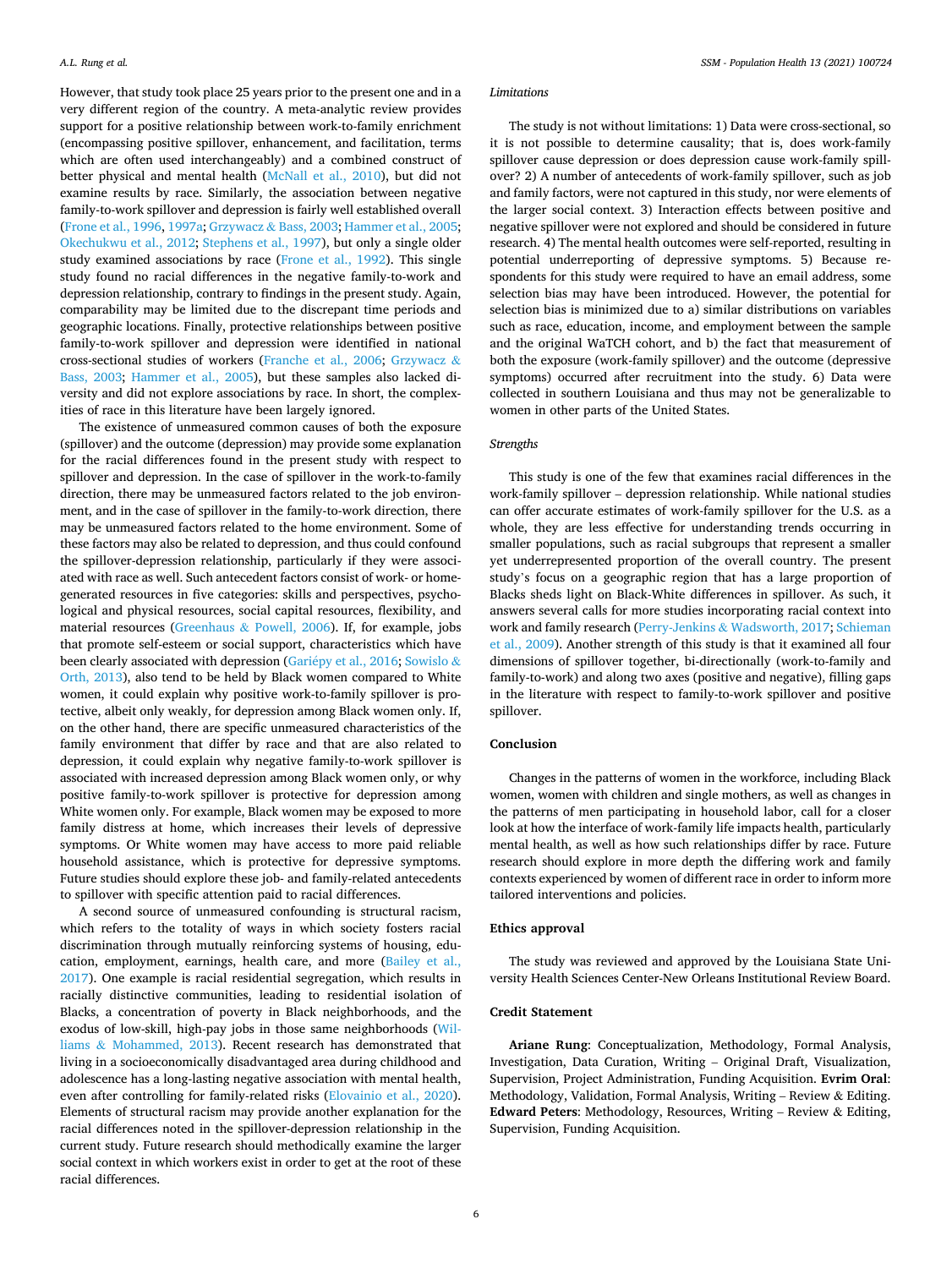#### <span id="page-6-0"></span>**Declaration of competing interest**

The authors assert no conflicts of interest or financial disclosures.

#### **Acknowledgement**

Support provided by the Louisiana State University Health Sciences Center - New Orleans School of Public Health Dean's office and Epidemiology Department.

#### **References**

- [Allen, T. D. \(2013\). The work-family role interface: A synthesis of the research from](http://refhub.elsevier.com/S2352-8273(20)30361-X/sref1) [industrial and organizational psychology. In I. B. Weiner \(Ed.\),](http://refhub.elsevier.com/S2352-8273(20)30361-X/sref1) *Handbook of psychology* (pp. 698–[718\). John Wiley](http://refhub.elsevier.com/S2352-8273(20)30361-X/sref1) & Sons, Inc.
- Allen, T. D., Herst, D. E. L., Bruck, C. S., & Sutton, M. (2000). Consequences associated with work-to-family conflict: A review and agenda for future research. *Journal of Occupational Health Psychology, 5*, 278–308. [https://doi.org/10.1037/1076-](https://doi.org/10.1037/1076-8998.5.2.278) [8998.5.2.278](https://doi.org/10.1037/1076-8998.5.2.278)
- Allen, T. D., & Martin, A. (2017). The work-family interface: A retrospective look at 20 years of research in johp. *Journal of Occupational Health Psychology, 22*, 259–272. <https://doi.org/10.1037/ocp0000065>
- American Psychiatric Association, Division of Diversity and Health Equity, Division of Communications. (2017). Mental health in diverse populations, psychiatry. [htt](https://doi.org/10.1093/geront/gnw162.2989)  [ps://doi.org/10.1093/geront/gnw162.2989.](https://doi.org/10.1093/geront/gnw162.2989)
- Andresen, E. M., Malmgren, J. A., Carter, W. B., & Patrick, D. L. (1994). Screening for depression in well older adults: Evaluation of a short form of the CES-D. *American Journal of Preventive Medicine, 10*, 77–84. [https://doi.org/10.1016/S0749-3797\(18\)](https://doi.org/10.1016/S0749-3797(18)30622-6)  [30622-6](https://doi.org/10.1016/S0749-3797(18)30622-6)
- Bailey, Z. D., Krieger, N., Agénor, M., Graves, J., Linos, N., & Bassett, M. T. (2017). Structural racism and health inequities in the USA: Evidence and interventions. Lancet, 389, 1453-1463. [https://doi.org/10.1016/S0140-6736\(17\)30569-X](https://doi.org/10.1016/S0140-6736(17)30569-X)
- Bailey, R. K., Mokonogho, J., & Kumar, A. (2019). Racial and ethnic differences in depression: Current perspectives. *Neuropsychiatric Disease and Treatment, 15*, 603–609. <https://doi.org/10.2147/NDT.S128584>
- [Bakker, A. B., & Guerts, S. A. E. \(2004\). Toward a dual-process model of work-home](http://refhub.elsevier.com/S2352-8273(20)30361-X/sref8) intererence. *[Work and Occupations, 31](http://refhub.elsevier.com/S2352-8273(20)30361-X/sref8)*, 345–366.
- Benin, M., & Keith, V. M. (1995). The social support of employed african American and anglo mothers. *Journal of Family Issues, 16*, 275–297. [https://doi.org/10.1177/](https://doi.org/10.1177/019251395016003003)  [019251395016003003](https://doi.org/10.1177/019251395016003003)
- Bureau of Labor Statistics, U.S. Department of Labor. (2019). Black women made up 53 percent of the Black labor force in 2018 [WWW Document]. Econ. Dly. URL [http](https://www.bls.gov/opub/ted/2019/black-women-made-up-53-percent-of-the-black-labor-force-in-2018.htm) [s://www.bls.gov/opub/ted/2019/black-women-made-up-53-percent-of-the-black](https://www.bls.gov/opub/ted/2019/black-women-made-up-53-percent-of-the-black-labor-force-in-2018.htm)[labor-force-in-2018.htm](https://www.bls.gov/opub/ted/2019/black-women-made-up-53-percent-of-the-black-labor-force-in-2018.htm) (accessed 8.25.20).
- [Crouter, A. C. \(1984\). Spillover from family to work: The neglected side of the work](http://refhub.elsevier.com/S2352-8273(20)30361-X/sref11)family interface. *[Human Relations, 37](http://refhub.elsevier.com/S2352-8273(20)30361-X/sref11)*, 425–442.
- Elovainio, M., Vahtera, J., Pentti, J., Hakulinen, C., Pulkki-Råback, L., Lipsanen, J., Virtanen, M., Keltikangas-Järvinen, L., Kivimäki, M., Kähönen, M., Viikari, J., Lehtimäki, T., & Raitakari, O. (2020). The contribution of neighborhood socioeconomic disadvantage to depressive symptoms over the course of adult life: A 32-year prospective cohort study. *American Journal of Epidemiology, 189*, 679–689. <https://doi.org/10.1093/aje/kwaa026>
- Franche, R. L., Williams, A., Ibrahim, S., Grace, S. L., Mustard, C., Minore, B., & Stewart, D. E. (2006). Path analysis of work conditions and work-family spillover as modifiable workplace factors associated with depressive symptomatology. *Stress and Health, 22*, 91–103. <https://doi.org/10.1002/smi.1087>
- Frone, M. R., Russell, M., & Barnes, G. M. (1996). Work–family conflict, gender, and health-related outcomes: A study of employed parents in two community samples. *Journal of Occupational Health Psychology, 1*, 57–69. [https://doi.org/10.1037/1076-](https://doi.org/10.1037/1076-8998.1.1.57)  [8998.1.1.57](https://doi.org/10.1037/1076-8998.1.1.57)
- Frone, M. R., Russell, M., & Coooper, M. L. (1997a). Relation of work-family conflict to health outcomes: A four-year longitudinal study of employed parents. *Journal of Occupational and Organizational Psychology, 70*, 325–335. [https://doi.org/10.1080/](https://doi.org/10.1080/10402009708983639) [10402009708983639](https://doi.org/10.1080/10402009708983639)
- Frone, M. R., Russell, M., & Cooper, M. L. (1992). Antecedents and outcomes of workfamily conflict: Testing a model of the work-family interface. *Journal of Applied Psychology, 77*, 65–78.<https://doi.org/10.1037/0021-9010.77.1.65>
- Frone, M. R., Yardley, J. K., & Markel, K. S. (1997). Developing and testing an integrative model of the work–family interface. *Journal of Vocational Behavior, 50*, 145–167. <https://doi.org/10.1006/jvbe.1996.1577>
- Gariépy, G., Honkaniemi, H., & Quesnel-Vallée, A. (2016). Social support and protection [from depression: Systematic review of current findings in western countries.](http://refhub.elsevier.com/S2352-8273(20)30361-X/sref18) *British [Journal of Psychiatry, 209](http://refhub.elsevier.com/S2352-8273(20)30361-X/sref18)*, 284.
- Goode, W. J. (1960). A theory of role strain. *American Sociological Review, 25*, 483–496. <https://doi.org/10.2307/2092932>
- Greenhaus, J. H., & Beutell, N. J. (1985). Sources of conflict between work and family roles. *Academy of Management Review, 10*, 76–88. [https://doi.org/10.5465/](https://doi.org/10.5465/amr.1985.4277352) [amr.1985.4277352](https://doi.org/10.5465/amr.1985.4277352)
- [Greenhaus, J. H., & Parasuraman, S. \(1993\). Job performance attributions and career](http://refhub.elsevier.com/S2352-8273(20)30361-X/sref21) [advancement prospects: An examination of gender and race effects.](http://refhub.elsevier.com/S2352-8273(20)30361-X/sref21) *Organizational [Behavior and Human Decision Processes, 55](http://refhub.elsevier.com/S2352-8273(20)30361-X/sref21)*, 273–297.
- Greenhaus, J. H., & Powell, G. N. (2006). When work and family are allies: A theory of work-family enrichment. *Academy of Management Review, 31*, 72–92. [https://doi.](https://doi.org/10.5465/AMR.2006.19379625) [org/10.5465/AMR.2006.19379625](https://doi.org/10.5465/AMR.2006.19379625)
- Greenland, S., Pearl, J., & Robins, J. M. (1999). Causal diagrams for epidemiologic research. *Epidemiology, 10*, 37–48. [https://doi.org/10.1097/00001648-199901000-](https://doi.org/10.1097/00001648-199901000-00008)  [00008](https://doi.org/10.1097/00001648-199901000-00008)
- [Grzywacz, J. G., Almeida, D. M., & McDonald, D. A. \(2002\). Work-family spillover and](http://refhub.elsevier.com/S2352-8273(20)30361-X/sref24) [daily reports of work and family stress in the adult labor force.](http://refhub.elsevier.com/S2352-8273(20)30361-X/sref24) *Family Relations, 51*,

28–[36](http://refhub.elsevier.com/S2352-8273(20)30361-X/sref24). [Grzywacz, J. G., & Bass, B. L. \(2003\). Work, family, and mental health: Testing different](http://refhub.elsevier.com/S2352-8273(20)30361-X/sref25)  models of work-family fit. *[Journal of Marriage and Family, 65](http://refhub.elsevier.com/S2352-8273(20)30361-X/sref25)*, 248–261.

- Grzywacz, J. G., & Marks, N. F. (2000). Reconceptualizing the work-family interface: An ecological perspective on the correlates of positive and negative spillover between work and family. *Journal of Occupational Health Psychology, 5*, 111–126. [https://doi.](https://doi.org/10.1037/1076-8998.5.1.111)  [org/10.1037/1076-8998.5.1.111](https://doi.org/10.1037/1076-8998.5.1.111)
- Grzywacz, J. G., & Smith, A. M. (2016). Work-family conflict and health among working parents: Potential linkages for family science and social neuroscience. *Family Relations, 65*, 176–190. <https://doi.org/10.1111/fare.12169>
- Hammer, L. B., Cullen, J. C., Neal, M. B., Sinclair, R. R., & Shafiro, M. V. (2005). The longitudinal effects of work-family conflict and positive spillover on depressive symptoms among dual-earner couples. *Journal of Occupational Health Psychology, 10*, 138–154. <https://doi.org/10.1037/1076-8998.10.2.138>
- Hammer, L. B., & Zimmerman, K. L. (2011). Quality of work life. In S. Zedeck (Ed.), *APA handbook of industrial and organizational psychology, vol 3: Maintaining, expanding, and contracting the organization* (pp. 399–431). American Psychological Association. <https://doi.org/10.1037/12171-011>.
- [Harris, P. A., Taylor, R., Thielke, R., Payne, J., Gonzalez, N., & Conde, J. G. \(2009\).](http://refhub.elsevier.com/S2352-8273(20)30361-X/sref30) [Research electronic data capture \(REDCap\) - a metadata-driven methodology and](http://refhub.elsevier.com/S2352-8273(20)30361-X/sref30) [workflow process for providing translational research informatics support.](http://refhub.elsevier.com/S2352-8273(20)30361-X/sref30) *Journal of [Biomedical Informatics, 42](http://refhub.elsevier.com/S2352-8273(20)30361-X/sref30)*, 377–381.
- Marks, S. R. (1977). Multiple roles and role strain: Some notes on human energy, time and commitment. *American Sociological Review, 42*, 921–936. [https://doi.org/](https://doi.org/10.2307/2094577)  [10.2307/2094577](https://doi.org/10.2307/2094577)
- [Marks, S. R., & MacDermid, S. M. \(1996\). Multiple roles and the self: A theory of role](http://refhub.elsevier.com/S2352-8273(20)30361-X/sref32) balance. *[Journal of Marriage and Family, 58](http://refhub.elsevier.com/S2352-8273(20)30361-X/sref32)*, 417–432.
- McNall, L. A., Nicklin, J. M., & Masuda, A. D. (2010). A meta-analytic review of the consequences associated with work-family enrichment. *Journal of Business and Psychology, 25*, 381–396.<https://doi.org/10.1007/s10869-009-9141-1>
- [National Public Radio, Robert Wood Johnson Foundation, Harvard, T. H. \(2016\).](http://refhub.elsevier.com/S2352-8273(20)30361-X/sref34) *The workplace and health*[. Chan School of Public Health](http://refhub.elsevier.com/S2352-8273(20)30361-X/sref34).
- Nomaguchi, K. M. (2009). Change in work-family conflict among employed parents between 1977 and 1997. *Journal of Marriage and Family, 71*, 15–32. [https://doi.org/](https://doi.org/10.1111/j.1741-3737.2008.00577.x)  [10.1111/j.1741-3737.2008.00577.x](https://doi.org/10.1111/j.1741-3737.2008.00577.x)
- Okechukwu, C. A., Ayadi, A. M. E., Tamers, S. L., Sabbath, E. L., & Berkman, L. (2012). Household food insufficiency, financial strain, work-family spillover, and depressive symptoms in the working class: The work, family, and health network study. *American Journal of Public Health, 102*, 126–133. [https://doi.org/10.2105/](https://doi.org/10.2105/AJPH.2011.300323) [AJPH.2011.300323](https://doi.org/10.2105/AJPH.2011.300323)
- Pearlin, L. I. (1999). The stress process revisited. In C. S. Aneshensel, & J. C. Phelan (Eds.), *Handbook of the sociology of mental health*. Boston, MA: Springer. [https://doi.](https://doi.org/10.1007/0-387-36223-1_19)  [org/10.1007/0-387-36223-1\\_19.](https://doi.org/10.1007/0-387-36223-1_19)
- Perry-Jenkins, M., & Wadsworth, S. M. D. (2017). Work and family research and theory: Review and analysis from an ecological perspective. *J. Fam. Theory Rev., 9*, 219–237. <https://doi.org/10.1111/jftr.12188>
- Peter, R., March, S., & du Prel, J. B. (2016). Are status inconsistency, work stress and work-family conflict associated with depressive symptoms? Testing prospective evidence in the lidA study. *Social Science & Medicine, 151*, 100–109. [https://doi.org/](https://doi.org/10.1016/j.socscimed.2016.01.009)  [10.1016/j.socscimed.2016.01.009](https://doi.org/10.1016/j.socscimed.2016.01.009)
- Peters, E. S., Rung, A. L., Bronson, M. H., Brashear, M. M., Peres, L. C., Gaston, S., Sullivan, S. M., Peak, K., Abramson, D. M., Fontham, E. T. H., Harrington, D., Oral, E., & Trapido, E. J. (2017). The Women and Their Children's Health (WaTCH) study: Methods and design of a prospective cohort study in Louisiana to examine the health effects from the BP oil spill. *BMJ Open, 7*. [https://doi.org/10.1136/bmjopen-](https://doi.org/10.1136/bmjopen-2016-014887)[2016-014887](https://doi.org/10.1136/bmjopen-2016-014887)
- du Prel, J. B., & Peter, R. (2015). Work-family conflict as a mediator in the association between work stress and depressive symptoms: Cross-sectional evidence from the German lidA-cohort study. *International Archives of Occupational and Environmental Health, 88*, 359–368. <https://doi.org/10.1007/s00420-014-0967-0>
- Rice, R. W., Frone, M. R., & McFarlin, D. B. (1992). Work—nonwork conflict and the perceived quality of life. *Journal of Organizational Behavior, 13*, 155–168. [https://doi.](https://doi.org/10.1002/job.4030130205)  [org/10.1002/job.4030130205](https://doi.org/10.1002/job.4030130205)
- Roehling, P. V., Jarvis, L. H., & Swope, H. E. (2005). Variations in negative work-family spillover among White, Black, and Hispanic American men and women: Does ethnicity matter? *Journal of Family Issues, 26*, 840–865. [https://doi.org/10.1177/](https://doi.org/10.1177/0192513X05277552) 0192513X05277
- Schieman, S., Milkie, M. A., & Glavin, P. (2009). When work interferes with life: Worknonwork interference and the influence of work-related demands and resources. *American Sociological Review, 74*, 966–988. [https://doi.org/10.1177/](https://doi.org/10.1177/000312240907400606)  [000312240907400606](https://doi.org/10.1177/000312240907400606)
- Sowislo, J. F., & Orth, U. (2013). Does low self-esteem predict depression and anxiety? A meta-analysis of longitudinal studies. *Psychological Bulletin, 139*, 213–240. [https://](https://doi.org/10.1037/a0028931) [doi.org/10.1037/a0028931](https://doi.org/10.1037/a0028931)
- Stephens, M. A. P., Franks, M. M., & Atienza, A. A. (1997). Where two roles intersect: Spillover between parent care and employment. *Psychology and Aging, 12*, 30–37. <https://doi.org/10.1037/0882-7974.12.1.30>